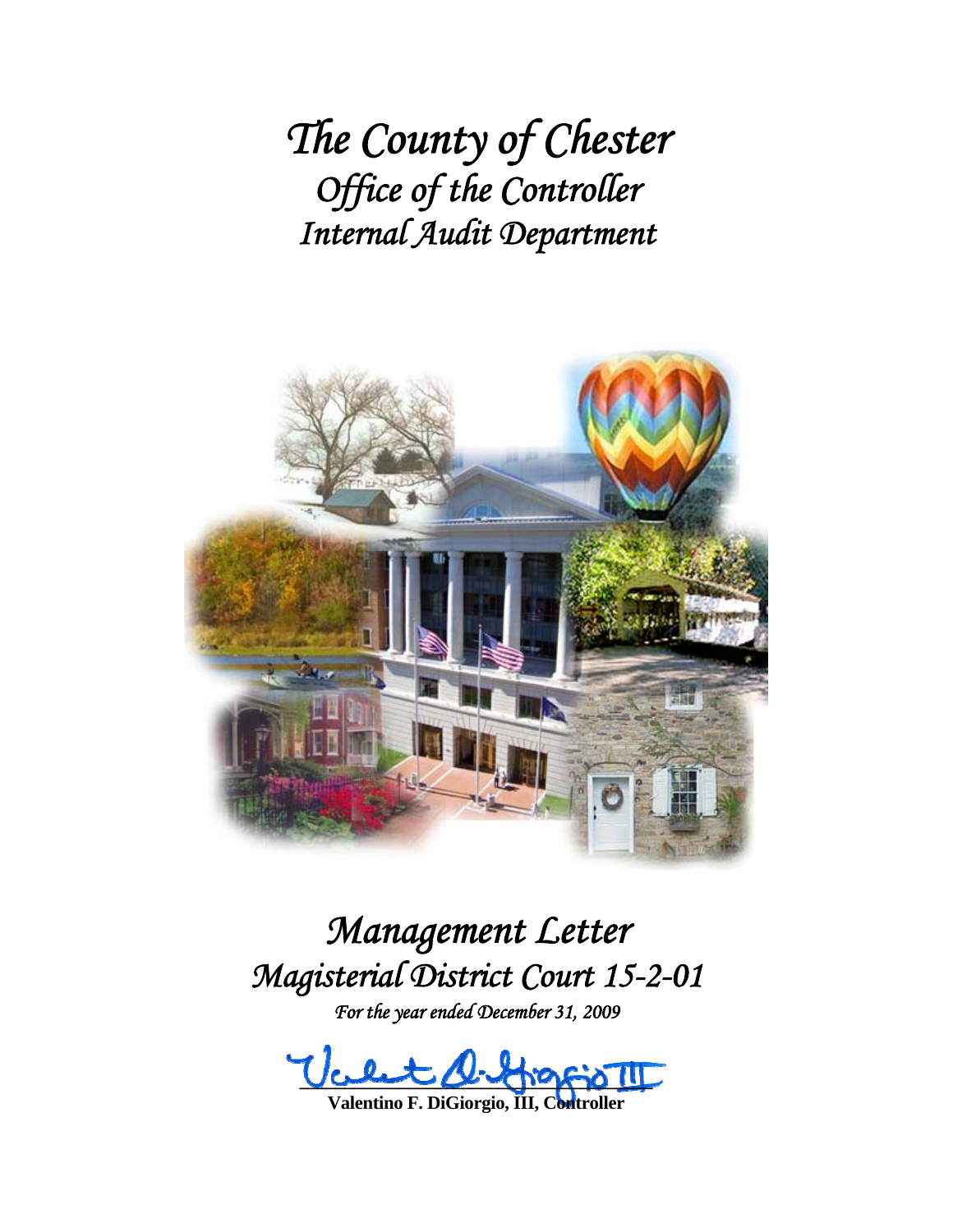## **To: Magisterial District Judge Theodore P. Michaels**

## *Introduction*

On May 19, 2010, Internal Audit completed an audit of Magisterial District Court 15-2-01 (*District Court*). Carissa M. Petrelia was the auditor-in-charge. Internal Audit is required by County Code to review district courts annually to ensure compliance with policies and procedures mandated by the Administrative Office of Pennsylvania Courts and/or District Justice Administration and to assess their overall internal control structure. The scope of our audit included a review of the following:

- Cash and Petty Cash
- Undisbursed Funds
- Cash Receipts
- Manual Receipts
- Cash Disbursements
- Voided Transactions
- Overall Compliance.

We conducted our audit in accordance with generally accepted auditing standards and standards applicable to financial audits contained in *Government Auditing Standards* published by the Comptroller of the United States. We have also issued our Independent Auditor's Report on compliance and Internal Control over Financial Reporting concurrent with this management letter. Disclosures and other information in that Report (also dated May 19, 2010) should be considered in conjunction with this management letter.

## *Executive Summary*

The management and staff of the *District Court* are, in all material respects, in compliance with policies and procedures set forth by the Administrative Office of Pennsylvania Courts and directives imposed by District Justice Administration. A minor finding involving internal control is included within this Management Letter. Based on Internal Audit's testing and observations, it is our opinion that this deficiency is not the result of negligence or deliberate misconduct, but is instead the consequence of the following:

- Oversight
- Human error.

Internal Audit would like to thank the management and staff of the *District Court* for their cooperation and assistance during the course of this audit. We have provided herein a copy of our "Audit findings" and "Recommendations" for your review and comment.

Please feel free to contact our office at (610) 344-6064 should you have any questions or concerns.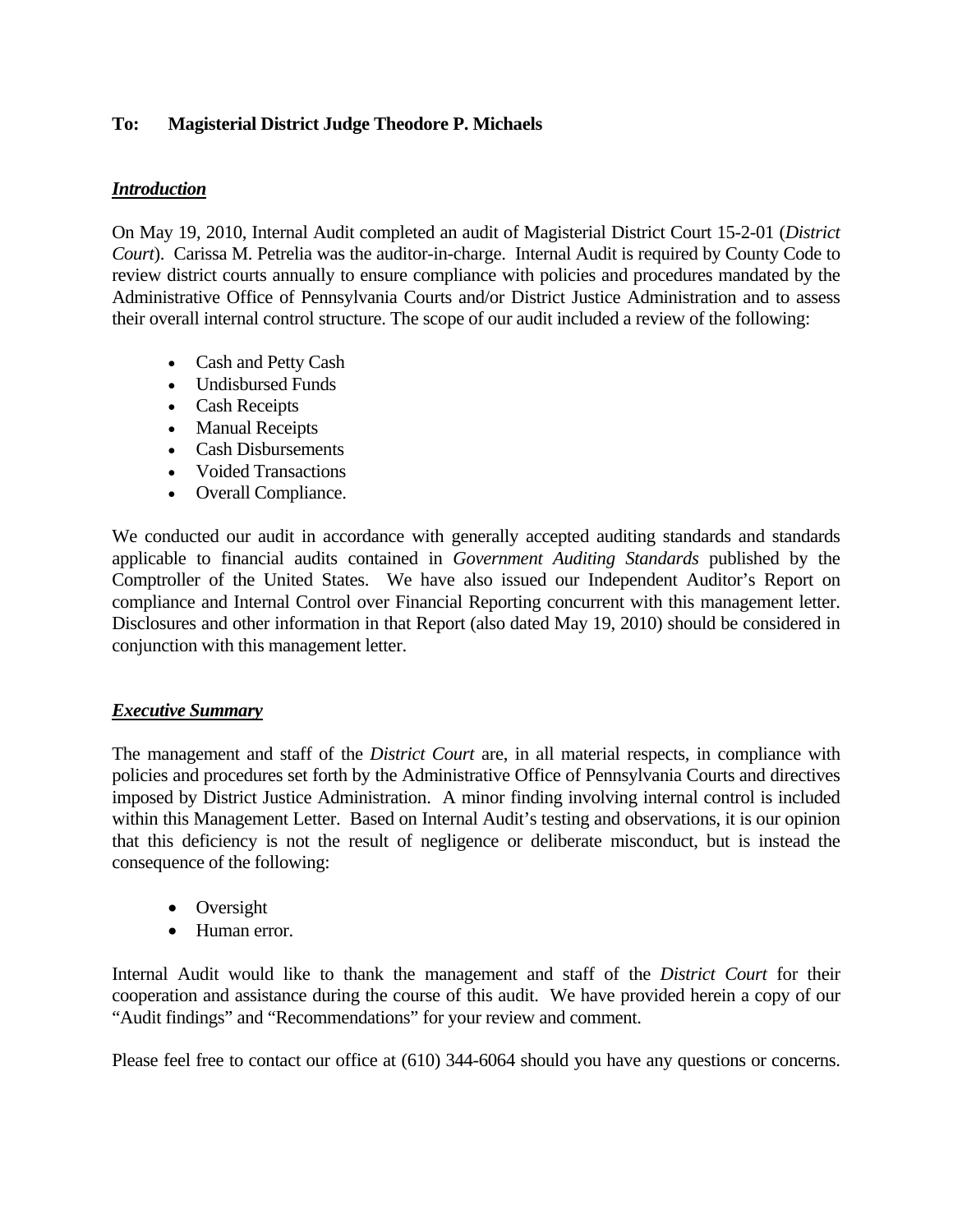## **COUNTY OF CHESTER**

## **MAGISTERIAL DISTRICT COURT 15-2-01**

## **FINDINGS AND RECOMMENDATIONS**

## **FOR THE YEAR ENDED DECEMBER 31, 2009**

## **I. INTERNAL CONTROL FINDINGS AND RECOMMENDATIONS**

#### RECORDING / RECONCILIATION

#### Finding 1: Bad Check Fee

Internal Audit noted that the District Court did not collect a bad check fee of \$5.00 from the defendant when final payment was made on their fine.

#### Recommendation

Internal Audit recommends that the District Court exercise greater care to collect bad check fees from defendants when they make final payment on their fines.

#### *Auditee Response*

The clerk handling these transactions did not realize that 3 separate checks were tendered and 2 came back NSF. She thought there was only 1 NSF. We will monitor NSF cases more closely to prevent future errors and contact the bank to see if they will waive their NSF fees.